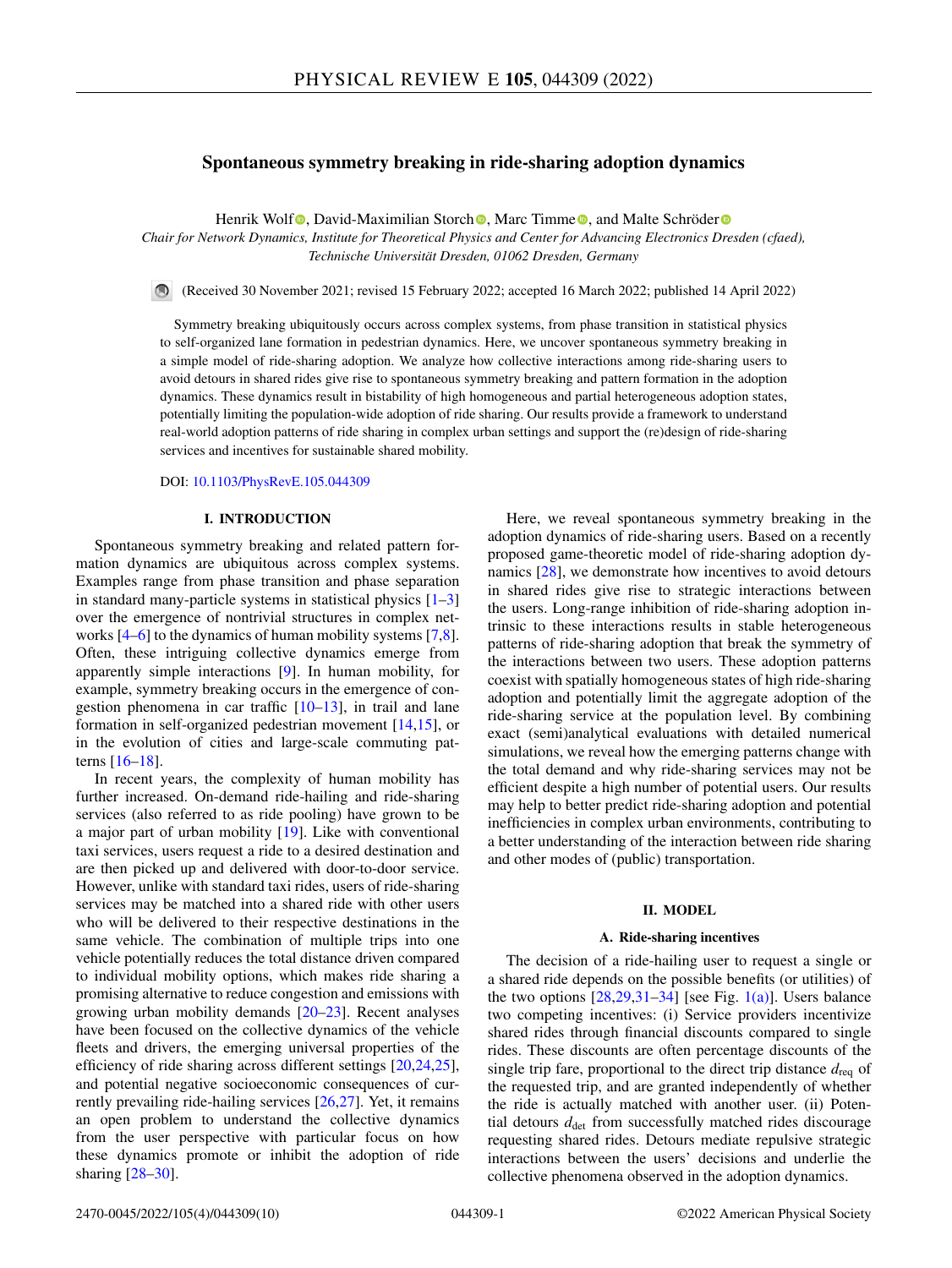<span id="page-1-0"></span>

FIG. 1. Incentives and interactions in ride-sharing adoption dynamics. (a) Incentives govern the adoption of ride-sharing services (adapted from Ref. [\[28\]](#page-9-0)). Financial incentives *a d*req proportional to the requested trip distance *d*req incentivize sharing (dark blue). Potential detours *b d*det from delivering other passengers first in a joint ride disincentivize sharing (orange). (i) Users prefer shared rides if the utility difference  $\Delta u = a d_{\text{req}} - b d_{\text{det}}$  compared to single rides is positive [Eq. (1)]. (ii) If the utility difference is negative due to long detours, they prefer single rides. (b) In a simplified one-to-many demand setting with a single origin in the center and destinations  $\varphi$  uniformly independently distributed on a circle with radius *R*, (i) users request shared or single rides according to their ride-sharing adoption probability  $p(\varphi)$ , which depends on their destination  $\varphi$ . (ii) They are matched with other users into shared rides to minimize the total distance driven, including the return trip. (iii) Users realize their utility for the (shared) ride depending on their detour [orange, Eq. (2)]. Over time, the users learn the expected utility difference  $E[\Delta u(\varphi)]$  between single and shared rides for their destination  $\varphi$  and update their ride-sharing adoption probability [Eq. [\(3\)](#page-2-0)].

We take the utilities to be proportional to the relevant distances. The positive utility *a d*req of the financial discount for a shared ride request to destination  $\varphi$  is proportional to the direct trip distance  $d_{\text{req}}$  and the negative incentives  $b d_{\text{det}}$  are proportional to the detour  $d_{\text{det}}$  of the shared ride. The proportionality factors *a* and *b* describe the importance of financial incentives and detour, respectively. The financial discount is constant since the direct trip distance  $d_{\text{req}}(\varphi)$  depends only on the destination  $\varphi$ . In contrast, the (expected) detour, and thereby also the overall utility  $u$ , depend on the destinations and sharing decisions of other users that jointly affect which requests are matched with each other.

Combining both the financial and the detour incentives, the decision to book a shared or a single ride depends only on the expected utility difference  $E[\Delta u(\varphi)]$  for a user with destination  $\varphi$ . This difference measures the expected incremental utility of booking a discounted shared ride with a potential detour compared to the constant utility of booking a direct single ride,

$$
E[\Delta u(\varphi)] = E[u(\varphi) | \text{share}] - E[u(\varphi) | \text{single}]
$$
  
=  $a d_{\text{req}}(\varphi) - b E[d_{\text{det}}(\varphi) | \text{share}],$  (1)

where  $E[X \mid s]$  denotes the expectation value of the random variable *X* with respect to the destinations and sharing decisions of all other users conditional on the user's own sharing decision *s*. Over time, users learn the expected utility difference between requesting a shared or a single ride for a given trip and update their decisions accordingly [see Eq. [\(3\)](#page-2-0) below].

## **B. Ride-sharing model**

Ride sharing in its most basic setting combines several concurrent trip requests with a common origin *o*, for example from high-demand locations such as train stations or airports,

to similar destinations  $\varphi_1, \varphi_2, \ldots$  into a shared ride. In the following, we consider the adoption dynamics of *N* concurrent ride-hailing users with homogeneous preferences *a* and *b* in such a simplified one-to-many demand setting with a set of equidistant destinations on a ring with radius *R* around the origin  $o$  [see Fig. 1(b), i]. In this setting, the direct trip distance is identical for all destinations,  $d_{\text{req}} = R$ , and we identify the possible destinations by the angle  $\varphi \in [0, 2\pi)$  in polar coordinates. We randomly select the destinations of the *N* users independently and uniformly from all destinations and further assume that at most two users are matched into a shared ride. If two users with destinations  $\varphi_1$  and  $\varphi_2$  are matched into a shared ride, the user dropped off second experiences a detour given by the direct geometric distance between the two destinations [see Fig.  $1(b)$ , ii]. This detour depends only on the difference  $\varphi_2 - \varphi_1$  and can be expressed via the law of cosines as

$$
d_{\det}(\varphi_1, \varphi_2) = R \sqrt{2 - 2 \cos (\varphi_2 - \varphi_1)}.
$$
 (2)

The service provider matches shared ride requests to minimize the total distance driven including the return trip to the origin. With this matching strategy the provider also naturally minimizes the cumulative detour for all users. However, the provider will match two shared ride requests regardless of their destination on the ring (i.e., also if they are on opposite sides) since one shared trip is always shorter or at most equal in length compared to two single trips including their return trips.

### **C. Replicator dynamics**

In such a basic one-to-many setting, the adoption of ride sharing is characterized by the probability  $p(\varphi, t) \in [0, 1]$  of the subpopulation of users with destination  $\varphi$  to request a shared ride. We model the evolution of this sharing adoption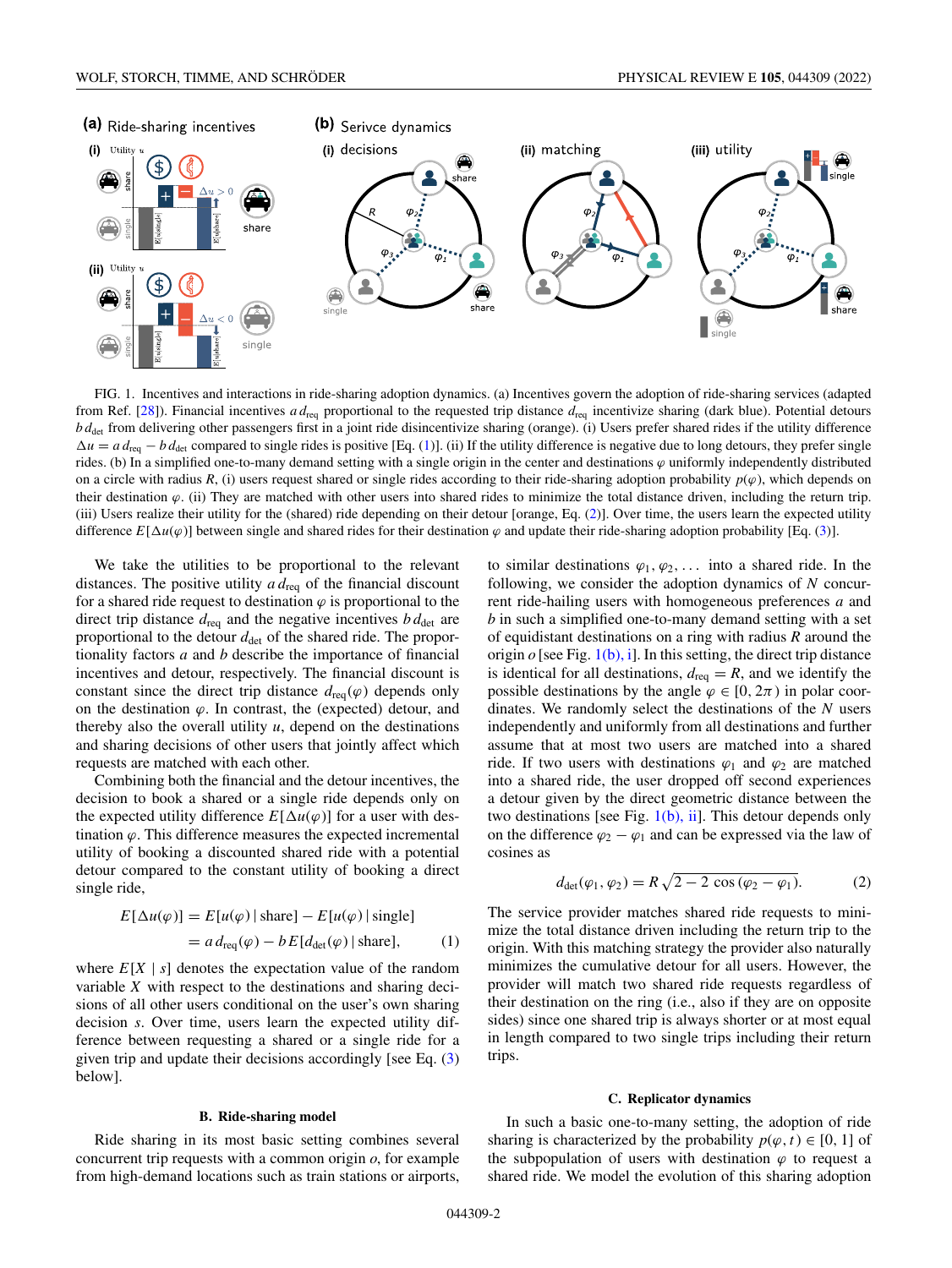<span id="page-2-0"></span>with time-continuous replicator dynamics [\[35\]](#page-9-0)

$$
\frac{\partial p(\varphi, t)}{\partial t} = p(\varphi, t) [1 - p(\varphi, t)] E[\Delta u(\varphi, t)]. \tag{3}
$$

If the average utility of a shared ride is larger than the utility of a single ride,  $E[\Delta u(\varphi, t)] > 0$  [see Fig. [1\(a\), i\]](#page-1-0), users increase their sharing adoption  $p(\varphi, t)$  over time. If the utility of a shared ride is smaller,  $E[\Delta u(\varphi, t)] < 0$  [see Fig. [1\(a\), ii\]](#page-1-0), they decrease it.

These dynamics may be interpreted in terms of the subpopulation of users with destination  $\varphi$  changing their overall adoption probability. Each realization of the game corresponds to a small time window in which concurrent requests are matched. During one day, a large number of different users with the same destination  $\varphi$  make a trip and update their individual adoption decisions, resulting in the overall chage of the adoption probability of the whole subpopulation as described by replicator dynamics. Here, we assume that the external conditions such as pricing and the overall demand distribution change on a much slower time scale than the adoption dynamics. We thus concentrate on the emerging stationary states of Eq. (3), where no user group (identified by their destination  $\varphi$ ) can increase their utility by changing their decision unilaterally.

The absolute magnitude of the utility differences  $\Delta u$  determines the time scale of the dynamics in Eq. (3) but does not change the stationary states. The stationary sharing adoption only depends on the relative importance  $\beta = b/a$  of detour compared to financial incentives. In the following we thus set  $a = 1$  and  $R = 1$  without loss of generality. The expected utility difference Eq. [\(1\)](#page-1-0) becomes

$$
E[\Delta u(\varphi, t)] = 1 - \beta E[d_{\det}(\varphi, t) | \text{share}] \tag{4}
$$

with a single free parameter  $\beta$ .

### **D. Simulation approach**

To simulate the dynamics, we discretize the set of destinations  $\varphi \in [0, 2\pi)$  into 360 distinct destinations. In each time step, we compute estimates for  $E[\Delta u(\varphi, t)]$  by simulating the ride-sharing decisions, the matching of shared ride requests, and the resulting utilities over 1000 realizations per destination. For each realization, we fix one ride-hailing user  $j = 1$  who requests a shared ride to destination  $\phi_1 = \varphi$  and select the destinations  $\phi_j$ ,  $j \in \{2, \dots N\}$ , of the remaining *N* − 1 users independently and uniformly randomly from all destinations. Each user realizes their sharing decision according to their current adoption probability [see Fig.  $1(b)$ , i], requesting a shared ride with probability  $p(\phi_i, t)$  and a single ride with probability  $1 - p(\phi_i, t)$ . We then match the shared ride requests to minimize the total distance driven, selecting uniformly between identical options [e.g., when three users request a shared ride to the same destination, Fig.  $1(b)$ , ii]. We compute the utility [see Fig.  $1(b)$ , iii] for the focal user  $j = 1$ and estimate the expected utility of a shared ride and thereby the expected utility difference  $E[\Delta u(\varphi, t)]$  as the average over all 1000 realizations. After computing the expected utility for all destinations  $\varphi$ , we advance the sharing adoption by one Euler step  $\Delta t$  following Eq. (3) and repeat the process. In this numerical evaluation, we restrict  $p(\varphi, t)$  to values between

 $10^{-3}$  and  $1 - 10^{-3}$  to avoid extremely long transients when the system gets close to the trivial fixed points  $p(\varphi, t) = 0$  or  $p(\varphi, t) = 1$ . Due to the complex evaluation for each update of the replicator dynamics, we choose a default time step  $\Delta t = 1$ for all simulation unless explicitly stated otherwise.

### **III. RESULTS**

#### **A. Two concurrent users**

We first consider the simplest setting with exactly  $N = 2$ concurrent users who request a ride at the same time, resulting in a simple matching problem. The users are matched into a shared ride if and only if both users request a shared ride. Otherwise, a user making a shared ride request receives the financial discount but is served in a single ride without incurring any detour. With the detour Eq. [\(2\)](#page-1-0), we explicitly write the expected value of the utility difference  $E[\Delta u(\varphi, t)]$ between a shared and a single ride for a user with destination  $\varphi$ as the integral over all destinations  $\phi$  of the other user with the corresponding detour if they also request a shared ride with probability  $p(\phi, t)$ ,

$$
\frac{\partial p(\varphi, t)}{\partial t} = p(\varphi, t) \left[ 1 - p(\varphi, t) \right] \frac{1}{2\pi}
$$

$$
\times \int_0^{2\pi} \left[ 1 - p(\varphi, t) \frac{\beta \sqrt{2 - 2 \cos(\varphi - \varphi)}}{2} \right] d\varphi.
$$
(5)

The factor  $1/2$  in the detour term captures the expected value given that only one (randomly chosen) of the two users in a shared ride experiences a detour while the other is driven directly to their destination [compare also Fig.  $1(b)$ , ii].

Solving the two-user replicator dynamics, Eq. (5), for a homogeneous steady state  $p(\varphi, t) = p^*$  such that  $\frac{\partial p(\varphi, t)}{\partial t}|_{p^*} = 0$ we find

$$
p^* = \frac{\pi}{2\beta}.\tag{6}
$$

We provide the full calculation in the Appendix. As expected, the homogeneous steady state sharing adoption increases as the relative detour importance  $\beta$  decreases. However, simulating the replicator dynamics from this steady state [Fig.  $2(a)$ ] reveals that this state is indeed unstable. The symmetry in the system is broken by random fluctuations in the estimation of the expected utility differences. Over time, the ride-sharing adoption increases on one side of the ring and decreases on the other until finally a single-peak sharing-nonsharing-pattern emerges. Figure  $2(b)$  illustrates how the total sharing adoption, characterized by the width  $\theta$  of the sharing peak, changes with the relative detour importance  $\beta$ . While the total sharing adoption still increases as the relative detour importance decreases, it does so with a spatially heterogeneous pattern until the relative detour importance decreases below a critical value  $\beta_c = \pi/2$  where  $p^* = 1$ .

A stability analysis of the two-user replicator dynamics confirms this observation [Fig.  $2(b)$ , inset]. While the homogeneous steady state is stable with respect to spatially homogeneous changes of the sharing adoption, it is unstable to spatially dependent perturbations. In particular, the most unstable mode with the largest growth rate  $\lambda(k)$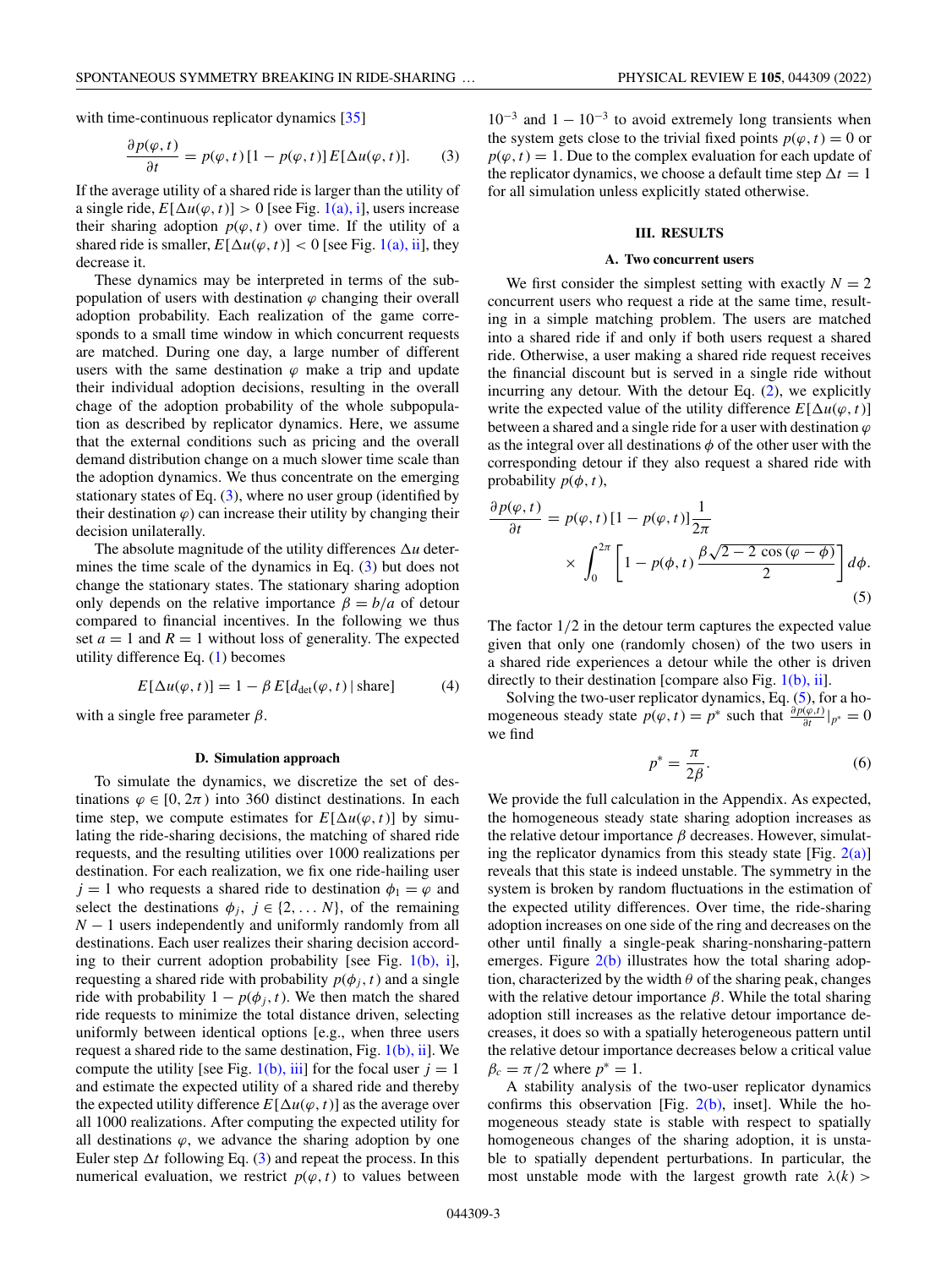<span id="page-3-0"></span>

FIG. 2. Symmetry breaking in ride-sharing adoption dynamics. (a) The sharing adoption  $p(\varphi, t)$  with  $N = 2$  concurrent users evolves from an initially homogeneous sharing adoption [Eq. [\(6\)](#page-2-0), light blue] towards a stable single-peak sharing adoption (dark blue) where some users always request a shared ride while others never do. The plot shows the sharing adoption  $p(\varphi, t)$  at times *t* ∈ {0, 20, 30, 40, 50, 100, 150} (from light to dark) with a relative detour importance  $\beta = 3$ . The sharing adoption evolves following the replicator dynamics [Eq. [\(3\)](#page-2-0)] with a time step  $\Delta t = 0.05$ . We center the sharing peak at  $\varphi = \pi$  for a clearer visualization. (b) Stable steady states characterized by the width of the single-peak adoption pattern. Data points are created by slowly varying the relative detour importance  $β$  in steps of 0.05 (0.01 close to the transition to full sharing), letting the system settle into the equilibrium adoption state for  $T = 1000$  time steps after each change, and tracking the width of the sharing peak in the steady state. (inset) A linear stability analysis of the replicator dynamics [Eq. [\(5\)](#page-2-0), see Appendix for details] with relative detour importance  $\beta = 3$  predicts a single peak as the most unstable mode, consistent with the observations from direct numerical simulations. Crosses denote results of the analytical stability analysis with a continuous destination space. Circles denote results from the exact evaluation in discretized destination space.

0 is a single-period sinusoidal perturbation,  $p(\varphi, t) = p^* +$ δ cos( $k$   $\varphi$ )  $e^{\lambda(k)t}$  +  $O(\delta^2)$  with wave number  $k = 1$ , increasing the adoption on one side of the ring and decreasing it on the opposite side.

## **B. Response function of ride-sharing adoption**

To understand the mechanism behind this symmetry breaking, we quantify the impact of a change in adoption of users with destination  $\phi$  on other users. We consider a small change



FIG. 3. Effective interaction with long-range inhibition explains symmetry breaking. Response function  $\chi(\varphi, \pi)$  [Eq. (8)] for  $N = 2$ users with relative detour importance  $\beta = 3$  when users with destination  $\phi = \pi$  are more likely to request a shared ride, evaluated around the homogeneous steady state  $p^*(\varphi) = \pi/(2\beta)$ . The solid green line shows the result of the direct evaluation of the response function in continuous destination space  $[Eq. (9)]$ . The circles show the result of the numerical evaluation in discretized destination space with an increase  $\epsilon = 0.01$  of the sharing probability at destination  $\phi$ . Faraway destinations ( $\varphi = 0$  or  $2\pi$ ) are disincentivized to share by larger expected detours. Close by destinations around  $\phi = \pi$  are less affected. The interactions between the adoption decisions of users with different destinations exhibits long-range inhibition, explaining the emergence of a localized sharing peak.

 $\epsilon$  of the adoption probability localized to a small range of destinations  $[\phi, \phi + \delta \phi]$  around a reference state  $p_0(\varphi)$ ,

$$
p(\varphi) = p_0(\varphi) + \delta p(\varphi; \epsilon, \phi)
$$
  
=  $p_0(\varphi) + \epsilon \Theta(\varphi - \phi) \Theta(\phi + \delta \phi - \varphi),$  (7)

where  $\Theta(\cdot)$  denotes the Heaviside function. We now define the response function

$$
\chi_{p_0(\varphi)}(\varphi,\phi) = \lim_{\epsilon \to 0} \lim_{\delta \phi \to 0} \frac{E[\Delta u(\varphi)]_{p(\varphi)} - E[\Delta u(\varphi)]_{p_0(\varphi)}}{\epsilon \delta \phi},\tag{8}
$$

measuring the change in expected utility for users with destination  $\varphi$  as a result of the change in adoption probability of users with destination  $\phi$ . If the response function  $\chi(\varphi, \phi)$  is positive, the users with destination  $\varphi$  would be more likely to share rides compared to the reference state. If it is negative, they would be less likely to share.

In the two-user setting, we directly evaluate the response function by expanding the expected utility [last term in Eq. [\(3\)](#page-2-0)] in terms of  $\epsilon$  and  $\delta\phi$  such that the response function is equal to the contribution of destination  $\phi$  to the expected detour,

$$
\chi(\varphi,\phi) = \frac{\beta}{2\pi} \frac{\sqrt{2 - 2\cos(\varphi - \phi)}}{2}.
$$
 (9)

We also evaluate the response function numerically by comparing the expected detour in the homogeneous steady state *p*<sup>∗</sup> and increasing the sharing adoption of a single destination  $\phi$  by  $\epsilon = 0.01$ .

Figure 3 illustrates the response to an increase of the sharing adoption of users with destination  $\phi = \pi$  in the center of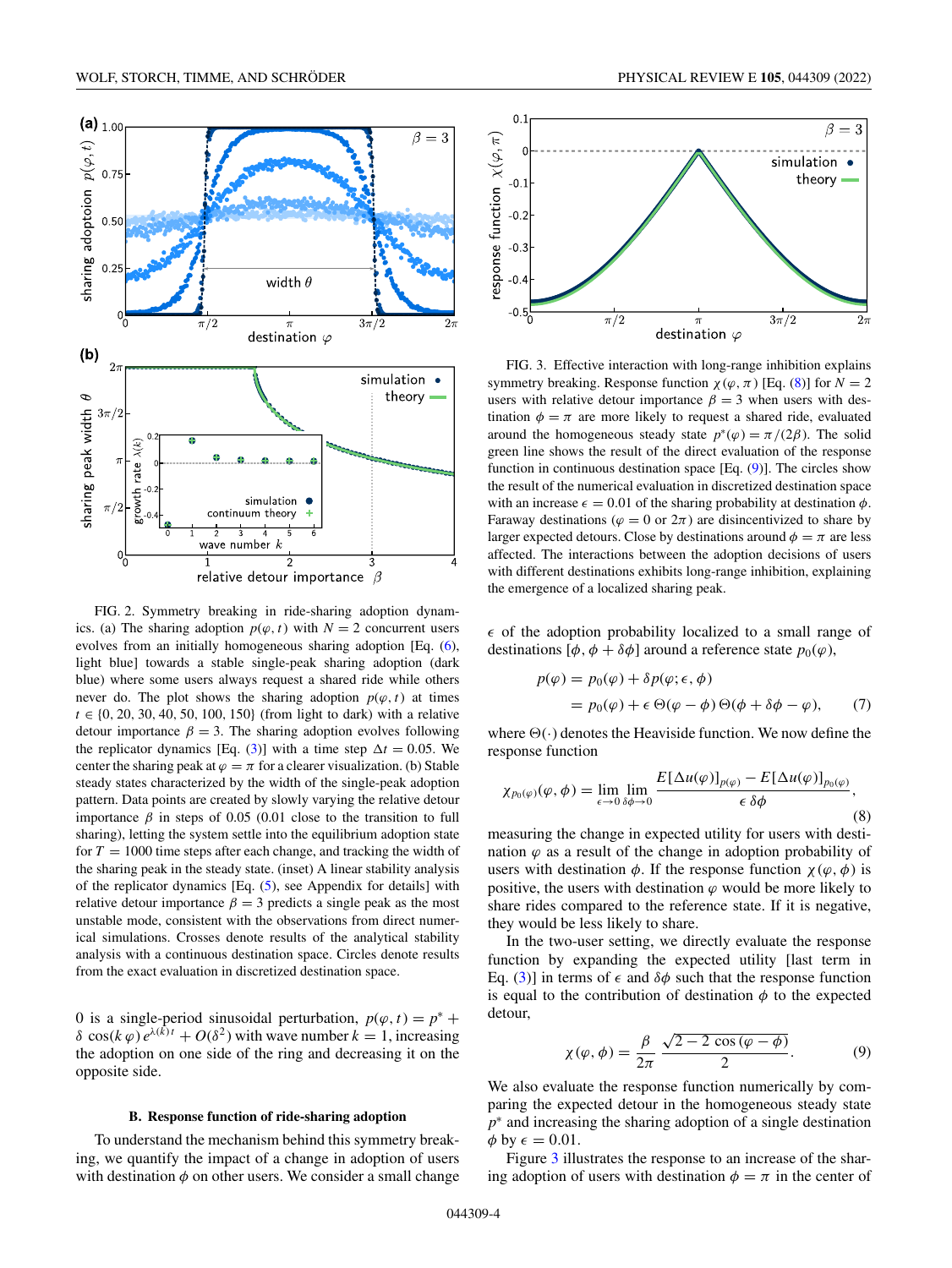<span id="page-4-0"></span>the plot. The expected utility of shared rides decreases for all users. This effect is small for users with destinations close to  $\phi = \pi$  as their detour is small when matched in a shared ride with a user with destination  $\phi$ . For destinations on the opposite side of the circle ( $\varphi = 0$  or  $\varphi = 2\pi$ ), these detours are large and the effect is strongest.

Effectively, increasing the sharing adoption in one location strongly increases the expected detour for users with faraway destinations while the expected detour for close-by destinations is only weakly affected. This long-range inhibition in the detour-mediated interactions of the users promotes the formation of a localized single-peak pattern where users with certain destinations always request shared rides while users with other destinations never request shared rides.

### **C.** *N* **concurrent users**

With more than two users, the qualitative interactions between users and their sharing adoption  $p(\varphi, t)$  at different locations  $\varphi$  remains robust. Figure  $4(a)$  illustrates the emergence of a ride-sharing adoption pattern with a single peak for  $N = 16$  concurrent users starting from a homogeneous state with low sharing adoption. Interestingly, Fig. 4(b) suggests that, in the same setting, the full sharing state  $p(\varphi, t) = 1$  is stable as well. An initially high, homogeneous sharing adoption evolves to this full sharing state instead of breaking down into a single-peak sharing pattern. A single user outside an existing sharing peak does not want to share due to a large expected detour as no other users are requesting a shared ride with a similar destination. At the same time, however, if all users adopt ride sharing, the expected detours become small due to the large number of users (i.e., users are more likely matched with another user with a close-by destination).

This bistability is also directly predicted by the expected utility: We assume that the sharing adoption  $p^*_{\theta}$  takes the form of a single sharing peak with width  $\theta$ ,  $p_{\theta}^{*}(\varphi) = 1$  if  $0 \le \varphi \le \theta$  and  $p^*_{\theta}(\varphi) = 0$  otherwise. The stability of such an adoption pattern is determined by the decisions of users on the edge of the sharing peak given by the expected utility difference  $E[\Delta u(\theta)]_{p_{\theta}^*}$ . Unfortunately, a direct analytical calculation would involve a large number of case distinctions to discern which users are actually matched. Here we numerically evaluate the expected detour over  $10^8$  realizations of the destinations and sharing decisions of the other users to compute the expected utility Eq. [\(4\)](#page-2-0).

In continuous destination space, the sharing peak width remains unchanged if the user on the edge is indifferent between shared and single rides, i.e., if the utility difference

$$
E[\Delta u(\theta)]_{p_{\theta}^*} = 1 - \beta E[d_{\det}(\theta) | \operatorname{share}]_{p_{\theta}^*} = 0, \quad (10)
$$

giving the critical detour importance

$$
\beta_c(\theta) = \frac{1}{E[d_{\det}(\theta) | \text{share}]_{p_\theta^*}}.
$$
\n(11)

This critical detour importance also predicts where the full sharing state with  $\theta = 2\pi$  becomes unstable. In discrete destination space, we compute the expected detour for a user directly outside the sharing peak and thus find the critical detour importance where the width of the sharing peak would not grow any further. This correctly predicts the width of the



FIG. 4. Bistability of ride-sharing adoption. (a), (b) Time evolution (light to dark) of the sharing adoption from different initial conditions for  $N = 16$  concurrent users. Starting from low sharing adoption,  $p(\varphi, 0)$  ∈  $[10^{-3}, 2 \times 10^{-3}]$  uniformly randomly, a singlepeak sharing pattern evolves and the system slowly converges to a stable peak width  $\theta < 2\pi$  [(a),  $t \in \{0, 20, 30, 40, 100, 1000, 2000\}$ with simulation time step  $\Delta t = 0.1$ ]. For the same parameters, the full sharing state is stable and the system quickly returns to full sharing when initial adoption is high and homogeneous,  $p(\varphi, 0) \in$ [0.950, 0.951] uniformly randomly [(b), *t* ∈ {0, 1, 2, 4, 8, 16, 32} with simulation time step  $\Delta t = 0.1$ ]. (c) Bifurcation diagram of the stable sharing patterns (compare Fig. [2\)](#page-3-0). Ride-sharing adoption evolves to full adoption (peak width  $\theta = 2\pi$ ) for low detour importance,  $\beta < \beta_{c,part}$ . When the relative detour importance  $\beta$  increases, the full sharing state becomes unstable above a critical value  $\beta_{c, \text{full}}$ . However, the partial sharing state becomes stable in a saddle-node bifurcation already at  $\beta_{c,part} < \beta_{c,full}$  and both adoption states coexist for intermediate values of  $\beta$ . The dashed and solid line (theory, light green) denotes the theoretical prediction from the stability condition [Eq. (11)], including an unstable partial sharing state (top branch, dashed) for  $\beta_{c,part} < \beta < \beta_{c,full}$ . In contrast to continuous destination space, the stability conditions for a growing and shrinking sharing peak do not exactly coincide due to self-interactions of users with the same destination (i.e., a nonzero probability of two users going to the same destination in discrete destination space), resulting in the different peak widths in the partial sharing state for large relative detour importance.

sharing peak as we slowly decrease the relative detour importance  $\beta$ , always letting the system settle into its stable sharing adoption state. However, due to subtle differences in a discrete destination setting (the probability for two users to go to the same destination is nonzero), it is slightly different from the stability condition for an existing sharing peak breaking down when we slowly increase the relative detour importance.

Figure  $4(c)$  shows the bifurcation diagram for  $N = 16$ users, illustrating the bistability of the partial ( $\theta < 2\pi$ ) and full  $(\theta = 2\pi)$  sharing state as well as the saddle-node bifurca-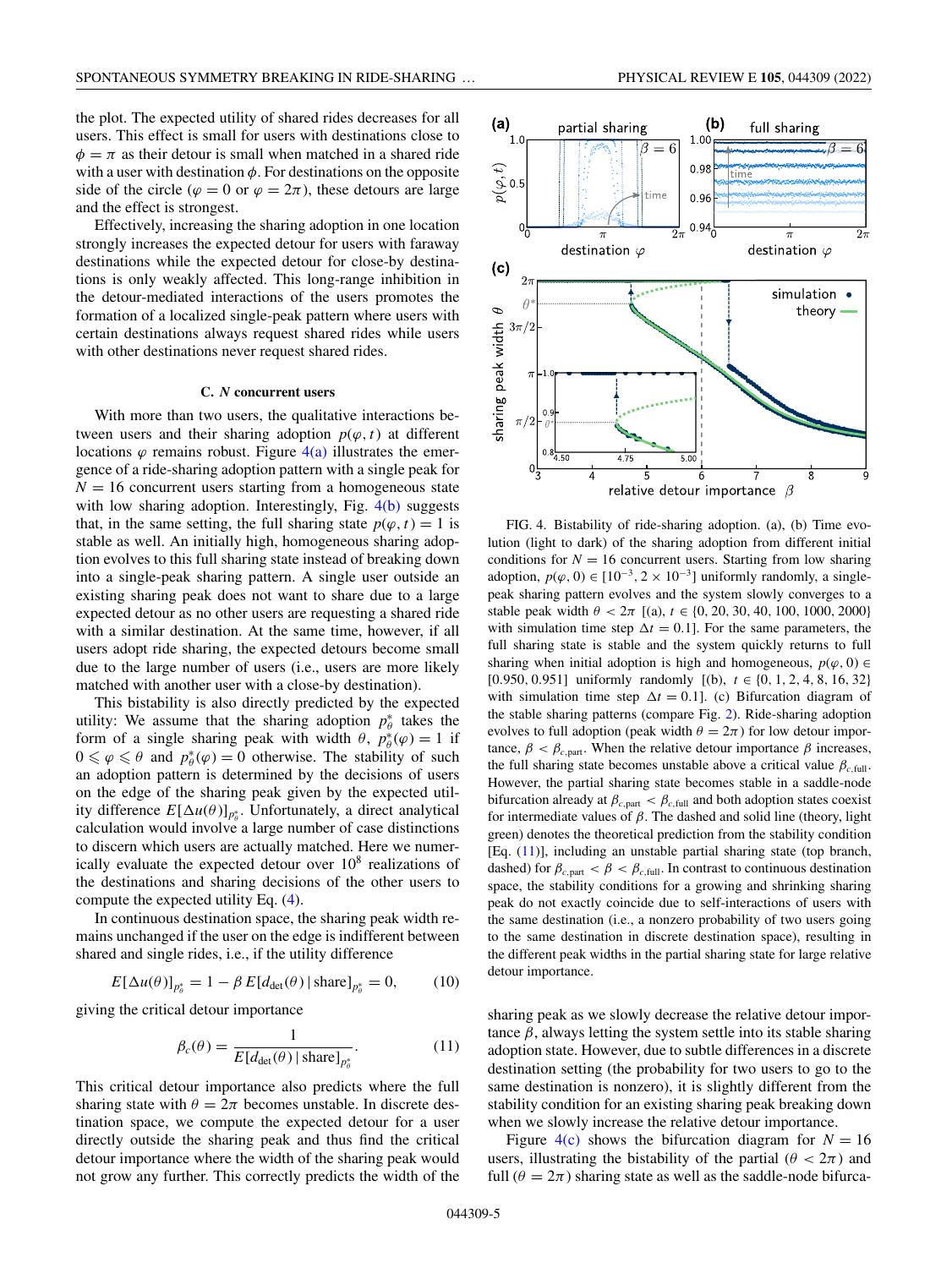

FIG. 5. Bistability of ride-sharing adoption increases in highdemand settings. Bifurcation diagram of ride-sharing adoption as a function of the detour importance and the number of concurrent users [compare Fig.  $4(c)$  for  $N = 16$  users]. The left points indicate the lower critical detour importance  $\beta_{c,part}$  where the saddle-node bifurcation of the partial sharing state  $\theta < 2\pi$  occurs. The right points indicate the upper critical detour importance  $\beta_{c,full}$  where the full sharing state  $\theta = 2\pi$  becomes unstable. We compute the critical detour importance based on the stability condition Eq. [\(11\)](#page-4-0) together with numerical evaluation of the expected detours for users with destination immediately outside the sharing peak with a given width θ over 10<sup>8</sup> realizations. (Inset) Width  $θ^*$  of the sharing peak at the lower critical point  $\beta_{c,part}$ . For intermediate numbers of users this lower critical width is minimal, indicating a large loss of efficiency compared to the full sharing state. For more users, the range of the bistability increases together with the lower critical width and the system becomes more efficient even if it is not in the full sharing state.

tion where the partial sharing state disappears for decreasing relative detour importance β. For small peak widths  $\theta < \theta^*$ the sharing peak is always stable. Due to the uniform request distribution, users with destinations inside the sharing peak always experience shorter expected detours (and thus prefer sharing) while users further outside always experience longer detours (and thus prefer single rides). However, for sufficiently large peak widths  $\theta > \theta^*$ , detours become smaller as the peak width increases since users are matched around the circle. The sharing peak is unstable.

The critical detour importance increases as the number of users increases (and the expected detour decreases), making it easier to achieve full sharing adoption. However, at the same time, the width of the bistability region also increases with the number of users. Figure 5 shows the full bifurcation diagram as a function of the relative detour importance and the number of concurrent users. Intriguingly, the width  $\theta^*$  of the sharing peak where the partial sharing regime undergoes the saddle-node bifurcation is minimal for intermediate numbers of ride-hailing users (see Fig. 5, inset). This suggests a potentially larger loss of ride-sharing adoption in these intermediate-demand settings compared to the extreme cases of low or high demand.

#### **IV. DISCUSSION**

The basic mechanism underlying the bistability between partial and full adoption observed in our model is similar to

the bistability in classic models of technology adoption with network effects [\[36–39\]](#page-9-0), i.e., if the utility of the technology or service relies on its widespread adoption, for example for communication technologies or online social platforms. However, the inherent spatial component of ride-sharing services and the strategic interactions between users with different destinations give rise to symmetry-breaking dynamics and spatially heterogeneous adoption patterns. The bistability between homogeneous and heterogeneous adoption patterns may lead to a loss in efficiency of ride-sharing services due to lower than expected adoption. This observation is particularly relevant for emerging services with a small initial user base and low sharing adoption, revealing a potential barrier to achieving full sharing adoption solely due to the collective interactions among users. Similar effects may partially underlie currently low ride-sharing adoption in metropolitan areas such as New York City [\[28\]](#page-9-0).

We have studied the dynamics of ride-sharing adoption in a highly simplified setting. However, our observation and the qualitative, fundamental interactions between users are likely persistent in more complex settings as well. For example, potential compensation schemes [\[40\]](#page-9-0) to equalize the utility for both users in a shared ride are equivalent to the dynamics in our model system. Since users are equally likely to pay the compensation as they are to receive it, such schemes cannot change the expected utility of a shared ride. Other modifications such as limiting the detour when matching rides [\[41\]](#page-9-0) may increase the adoption of sharing but at the same time would reduce the number of actually matched rides. Despite this robustness, in real-world ride-sharing applications, additional influences from alternative mode choice options, matching strategies, or quickly evolving regulatory boundary conditions add to the dynamics [\[29,31–34\]](#page-9-0). In particular, adoption patterns in real ride-sharing applications seem to be dominated by socioeconomic heterogeneities and the interaction with other (public) transport modes [\[28,34\]](#page-9-0). While this observation suggests that the pattern formation dynamics found in the simplified model may not be dominant, the spatially heterogeneous willingness to share may still result in higher difficulty to achieve large-scale ride-sharing adoption due to the inherent bistability of partial ride-sharing adoption patterns and full sharing adoption. Moreover, additional disincentives from inconvenience and loss of privacy during a shared ride may further limit the adoption of ride sharing.

More complex urban settings such as two-dimensional street networks, heterogeneous demand distributions with many-to-many routing, and more complex matching schemes with on-route pickups may give rise to more complex interactions between the users and to more intricate adoption patterns. Unfortunately, the complexity of evaluating the expected utility and the dependence on the realization of the matching of shared rides renders the (numerical) evaluation of the dynamics a nontrivial problem already in our simplified system.

Overall, our results demonstrate the possibility of spontaneous symmetry breaking and self-organized pattern formation dynamics in shared urban mobility. Importantly, these complex dynamics need not be rooted in the algorithms underlying new types of mobility services, spatially distributed vehicle fleets, or inherent heterogeneities, but may ultimately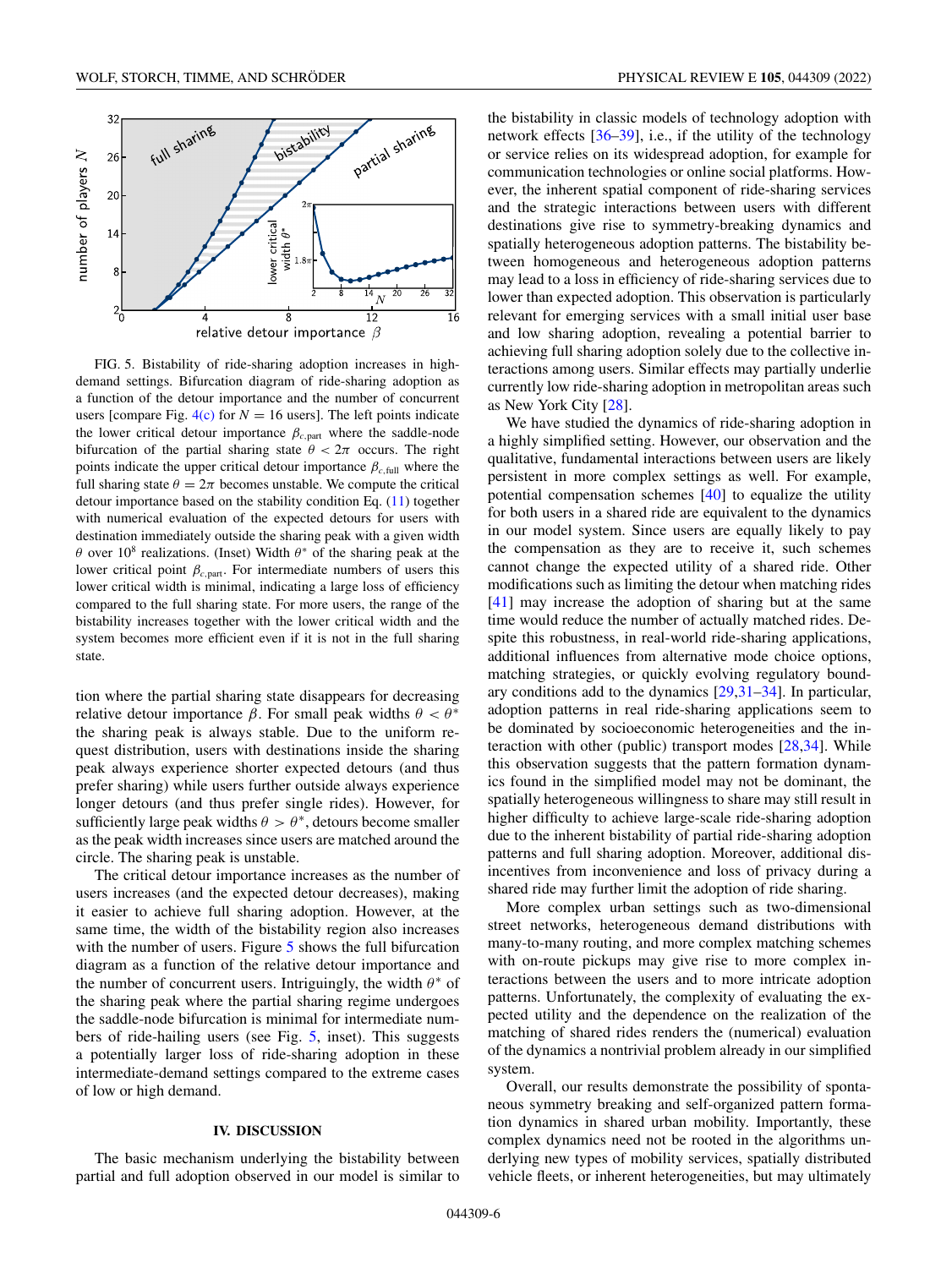<span id="page-6-0"></span>result from interactions among the users alone. These findings emphasize the importance of understanding the collective dynamics of both the supply  $[26]$  and demand sides  $[28]$  of ride sharing, and the interactions between them, to enable more sustainable mobility [\[42\]](#page-9-0). Revealing the fundamental detour-mediated interactions between the users as the cause of symmetry breaking and pattern formation dynamics of ridesharing adoption, our modeling approach may contribute to a better understanding of the (non)adoption of ride-sharing services. This may ultimately help to design services and incentives that promote the adoption of ride sharing and other forms of sustainable shared mobility.

## **ACKNOWLEDGMENTS**

We thank N. Molkenthin for helpful discussions. D.S. acknowledges support from the Studienstiftung des Deutschen Volkes. M.T. acknowledges support from the German Research Foundation (Deutsche Forschungsgemeinschaft, DFG) through the Center for Advancing Electronics Dresden (cfaed).

### **APPENDIX**

### $N = 2$  user model with continuous destinations

The full replicator equation for  $N = 2$  users is given by Eq.  $(5)$  in the main text

$$
\frac{\partial p(\varphi, t)}{\partial t} = p(\varphi, t) (1 - p(\varphi, t)) \times \frac{1}{2\pi}
$$

$$
\times \int_0^{2\pi} \left[ 1 - p(\varphi, t) \frac{\beta \sqrt{2 - 2 \cos(\varphi - \varphi)}}{2} \right] d\varphi.
$$
(A1)

### *a. Homogeneous steady state*

We look for homogeneous steady states  $p(\varphi, t) = p^* =$ const. defined by  $\frac{\partial \tilde{p}(\varphi,t)}{\partial t}|_{p^*}=0$ . From the structure of Eq. (A1), we quickly find two trivial fixed points at  $p^* = 0$  and *p*<sup>∗</sup> = 1. These fixed points are the result of the mathematical structure of the replicator equation (if one strategy dies out completely, it cannot reproduce). We find another fixed point

 $0 < p^* < 1$  by setting the integral in Eq. (A1) to zero:

$$
1 - \frac{\sqrt{2} \beta p^*}{4\pi} \int_0^{2\pi} \sqrt{1 - \cos(\varphi - \phi)} \, d\phi = 0. \tag{A2}
$$

The remaining integral can be solved by applying the halfangle identity  $\sin^2(x/2) = \frac{1-\cos(x)}{2}$  such that the integrand<br>becomes  $\sqrt{1-\cos(\varphi-\phi)} = \sqrt{2} |\sin(\frac{\varphi-\phi}{2})|$ . Using the  $2\pi$ periodicity and the symmetry of our solution, we set  $\varphi = 0$ without loss of generality. The value of  $sin(\frac{-\phi}{2})$  is negative over the whole integration range. We use the antisymmetry of the sine function to replace the absolute value by changing the sign of the argument and compute the integral as

$$
\int_0^{2\pi} \sqrt{1 - \cos(\varphi - \phi)} \, d\phi = \sqrt{2} \int_0^{2\pi} \left| \sin\left(\frac{\varphi - \phi}{2}\right) \right| d\phi
$$

$$
= \sqrt{2} \int_0^{2\pi} \sin\left(\frac{\phi}{2}\right) d\phi
$$

$$
= \sqrt{8} \int_0^{\pi} \sin(y) dy = \sqrt{32}.
$$
(A3)

Inserting this result in Eq.  $(A2)$  leads to

$$
1 - \frac{\sqrt{2} \beta p^*}{4\pi} \sqrt{32} = 0,
$$
 (A4)

which yields the fixed point

$$
p^* = \frac{\pi}{2\beta},\tag{A5}
$$

reproducing Eq. [\(6\)](#page-2-0) in the main text.

### *b. Linear stability analysis*

To analyze the linear stability of the two-user system, we make the ansatz

$$
p(\varphi, t) = p^* + \delta \cos(k\varphi) e^{\lambda_k t} + O(\delta^2)
$$
 (A6)

of a small perturbation with wave number  $k \in \mathbb{N}$  around the homogeneous adoption state  $p^*$  in Eq. (A1). Inserting the ansatz gives

$$
\frac{\partial}{\partial t}[p^* + \delta \cos(k\varphi)e^{\lambda_k t} + O(\delta^2)] = (p^* + \delta \cos(k\varphi)e^{\lambda_k t} + O(\delta^2))(1 - [p^* + \delta \cos(k\varphi)e^{\lambda_k t} + O(\delta^2)])
$$

$$
\times \left[1 - \int_0^{2\pi} \frac{1}{2\pi} \cdot (p^* + \delta \cos(k\varphi)e^{\lambda_k t} + O(\delta^2)) \left(\frac{\beta}{2}\sqrt{2 - 2\cos(\varphi - \varphi)}\right) d\varphi\right].
$$
 (A7)

The evaluation of the last part of Eq. (A7) leads to two integrals:

$$
1 - \int_0^{2\pi} \frac{1}{2\pi} \cdot (p^* + \delta \cos(k\phi) e^{\lambda_k t}) \left( \frac{\beta}{2} \sqrt{2 - 2 \cos(\varphi - \phi)} \right) d\phi
$$
  
= 
$$
1 - \frac{p^*}{2\pi} \left[ \frac{\sqrt{2}\beta}{2} \int_0^{2\pi} \sqrt{1 - \cos(\varphi - \phi)} d\phi \right] - \frac{\delta e^{\lambda_k t}}{2\pi} \left[ \frac{\sqrt{2}\beta}{2} \int_0^{2\pi} \cos(k\phi) \sqrt{1 - \cos(\varphi - \phi)} d\phi \right].
$$
 (A8)

The first integral is already known from Eq. (A3) and cancels with the 1 when evaluated at the homogeneous steady state Eq. (A5). To evaluate the second integral, we repeatedly apply integration by parts, assuming the integrand to be of the shape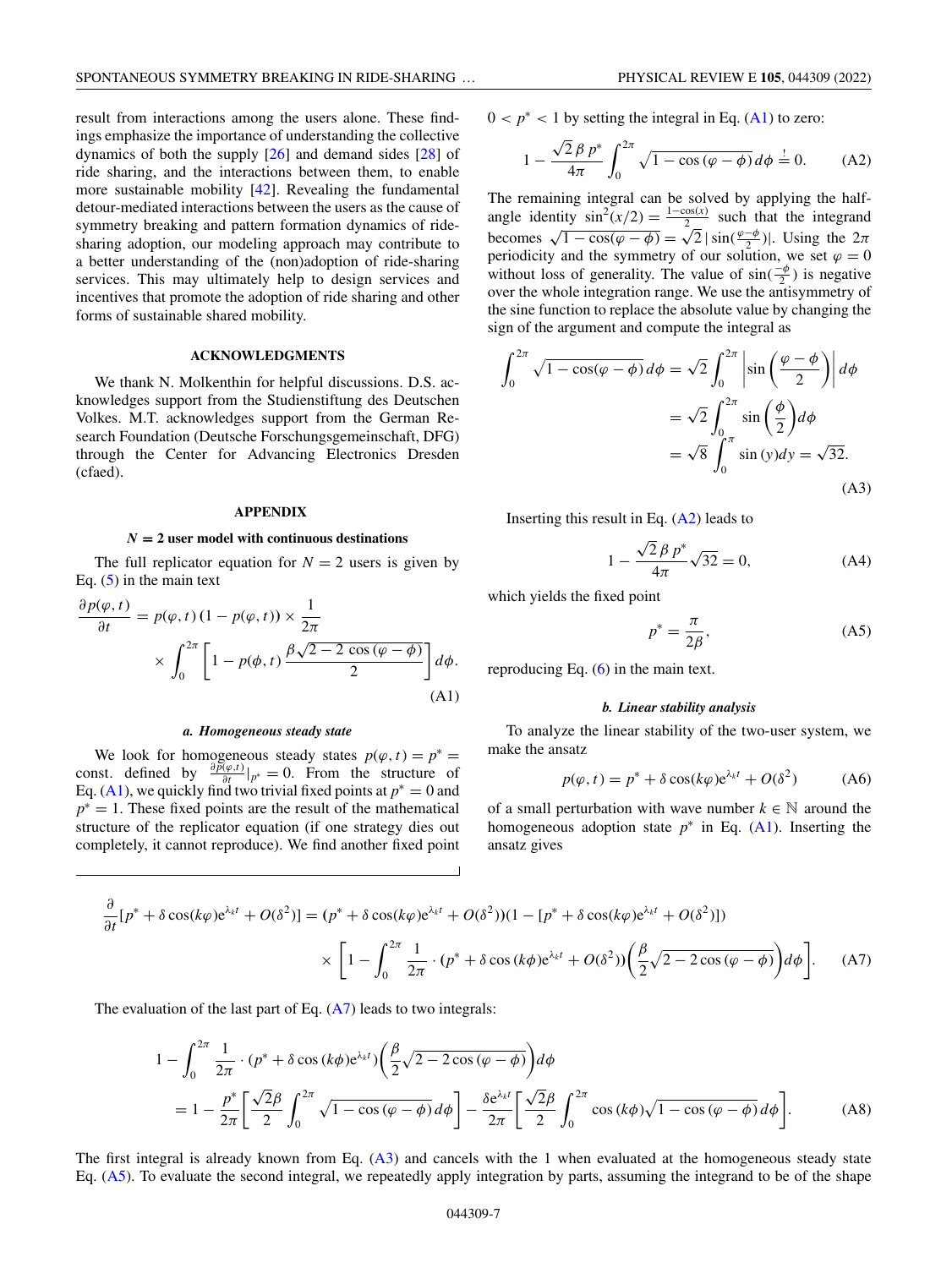$f'g$  with  $f' = \cos(k\varphi)$  and  $g = \sqrt{1 - \cos(\varphi - \varphi)}$ , which leads to

$$
\int_0^{2\pi} f'(\varphi) g(\varphi, \phi) d\phi = \frac{1}{k} \sin (k\phi) \sqrt{1 - \cos (\varphi - \phi)} \Big|_0^{2\pi} - \frac{1}{k} \int_0^{2\pi} \sin (k\phi) \frac{1}{2} \frac{-\sin (\varphi - \phi)}{\sqrt{1 - \cos (\varphi - \phi)}} d\phi, \tag{A9}
$$

where the first part vanishes when inserting the boundaries. To evaluate the remaining integral, we once again use the half-angle where the first part vanishes when inserting the boundaries. To evaluate the remaining integral identity  $\sqrt{1-\cos(x)} = \sqrt{2}|\sin(\frac{x}{2})|$  to simplify the expression and substitute  $x = \frac{\varphi-\phi}{2}$  to find

$$
-\frac{1}{k} \int_0^{2\pi} \sin(k\phi) \frac{-\sin(\varphi - \phi)}{2\sqrt{1 - \cos(\varphi - \phi)}} d\phi = -\frac{1}{\sqrt{2}k} \int_{\frac{\varphi}{2}}^{\frac{\varphi}{2} - \pi} \sin[k(\varphi - 2x)] \frac{\sin(2x)}{|\sin(x)|} dx.
$$
 (A10)

With  $\varphi \in [0, 2\pi)$  the integration range is always in  $[-\pi, \pi]$  for which the slightly modified double angle identity  $\frac{\sin(2x)}{|\sin(x)|}$  $2\cos(x)\sin(x)$  holds (with the exception of the isolated singular points  $\{-\pi, 0, \pi\}$ ). With this identity, we split the integral to resolve the explicit sign function and the integral becomes

$$
\frac{\sqrt{2}}{k} \int_{\frac{\varphi}{2}-\pi}^{\frac{\varphi}{2}} \sin\left[k(\varphi-2x)\right] \cos(x) \operatorname{sgn}(x) \, dx = \frac{\sqrt{2}}{k} \left( \int_0^{\frac{\varphi}{2}} \sin\left[k(\varphi-2x)\right] \cos(x) \, dx - \int_{\frac{\varphi}{2}-\pi}^0 \sin\left[k(\varphi-2x)\right] \cdot \cos(x) \, dx \right). \tag{A11}
$$

These two integrals are of the same form, and have to be integrated by parts with  $f'(x) = cos(x)$  and  $g(\varphi, x) = sin[k(\varphi - 2x)]$ :

$$
\int_{a}^{b} \sin\left[k(\varphi - 2x)\right] \cdot \cos\left(x\right)dx = \left\{\sin\left[k(\varphi - 2x)\right]\sin\left(x\right)\right\}_{a}^{b} + 2k \int_{a}^{b} \sin\left(x\right)\cos\left[k(\varphi - 2x)\right]dx. \tag{A12}
$$

The resulting integral has to be integrated by parts once more, this time with the substitutions  $f'(x) = \sin(x)$  and  $g(\varphi, x) =$  $cos[k(\varphi - 2x)]$ . We get

$$
\int_{a}^{b} \sin [k(\varphi - 2x)] \cos (x) dx
$$
  
=  $[\sin [k(\varphi - 2x)] \sin (x)]_{a}^{b} + 2k \left( \{-\cos (x) \cos [k(\varphi - 2x)]\}_{a}^{b} + 2k \int_{a}^{b} \cos (x) \sin [k(\varphi - 2x)] dx \right),$  (A13)

which we solve for the integral

$$
\int_{a}^{b} \sin\left[k(\varphi - 2x)\right] \cos(x) dx = \frac{\left\{\sin\left[k(\varphi - 2x)\right]\sin(x)\right\}_{a}^{b} - 2k[\cos(x)\cos\left[k(\varphi - 2x)\right]\right\}_{a}^{b}}{1 - 4k^{2}}.
$$
\n(A14)

Plugging this result back into Eq.  $(A11)$  and evaluating the integrals with the corresponding boundaries give the result for the integral

$$
\frac{\sqrt{2}}{k} \left( \frac{-2k \left[ \cos \left( \frac{\varphi}{2} \right) - \cos (k \varphi) \right]}{1 - 4k^2} - \frac{-2k \left[ \cos (k \varphi) - \cos \left( \frac{\varphi}{2} - \pi \right) \right]}{1 - 4k^2} \right) = \frac{\sqrt{32} \cos (k \varphi)}{1 - 4k^2}.
$$
\n(A15)

Inserting this result into Eq. [\(A7\)](#page-6-0) yields

$$
\frac{\partial}{\partial t}[p^* + \delta \cos(k\varphi)e^{\lambda_k t} + O(\delta^2)] = [p^* + \delta \cos(k\varphi)e^{\lambda_k t} + O(\delta^2)](1 - [p^* + \delta \cos(k\varphi)e^{\lambda_k t} + O(\delta^2)])
$$
\n
$$
\times \left(1 - \underbrace{\frac{p^*}{2\pi} \left[\frac{\sqrt{2}\beta}{2} \int_0^{2\pi} \sqrt{1 - \cos(\varphi - \phi)} d\phi\right]}_{=1 \text{ with Eqs. (A3) and (A5)}} - \underbrace{\frac{\delta e^{\lambda_k t}}{2\pi} \left[\frac{\sqrt{2}\beta}{2} \int_0^{2\pi} \cos(k\phi)\sqrt{1 - \cos(\varphi - \phi)} d\phi\right]}_{= \frac{4\beta \cos(k\varphi)}{1 - 4k^2} \text{ with Eq. (A15)}} + O(\delta^2)\right). \tag{A16}
$$

The last factor is of order  $\delta$  such that keeping only terms of order  $\delta$  requires keeping only the constant terms  $p^*(1 - p^*)$ from the first two factors and finally gives the linearized equation around the homogeneous steady state

Comparing the linear order terms and solving for the growth λ*<sup>k</sup>* yields

$$
\lambda_k = (p^* - p^{*2}) \left( -\frac{2\beta}{\pi} \frac{1}{1 - 4k^2} \right) = \frac{1 - p^*}{4k^2 - 1}.
$$
 (A18)

 $\delta \lambda_k \cos(k\varphi) e^{\lambda_k t} + O(\delta^2)$  $= (p^* - p^{*2}) \left[ -\frac{\delta e^{\lambda_k t}}{2\pi} \right]$  $\left[4\beta \frac{\cos(k\varphi)}{1-4k^2}\right]$  $\left[ \right] + O(\delta^2)$ . (A17)

The homogeneous steady state is stable with respect to spatially homogeneous perturbations,  $\lambda_0 < 0$ , but unstable for all inhomogeneous perturbation,  $\lambda_k > 0$  with wave number  $k \geqslant 1$ .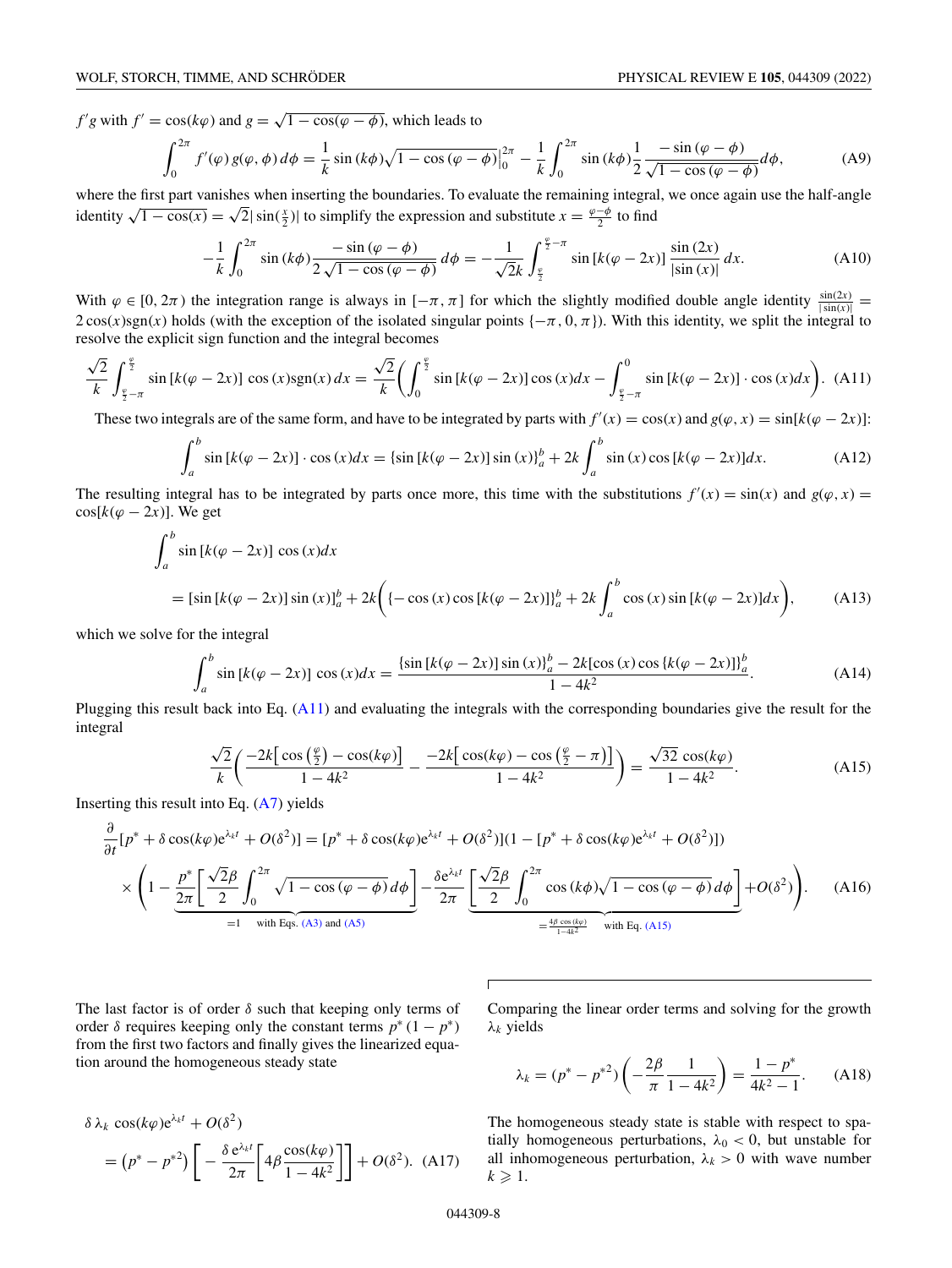### *c. Derivation of the theoretical sharing peak width*

<span id="page-8-0"></span>To predict the final steady state sharing pattern, we make an ansatz for the shape of the sharing adoption pattern based on the single-peak pattern observed in the simulations. This sharing adoption pattern  $p^*_{\theta}(\varphi)$  takes the form of a single sharing peak with width  $\theta$ , i.e.  $p^*_{\theta}(\varphi) = 1$  if  $0 \le \varphi \le \theta$  and  $p^*_{\theta}(\varphi) = 0$  otherwise. We now calculate the expected utility for an individual with a destination just at the border where the sharing regime and the nonsharing regime meet. As described in Eq.  $(10)$  in the main text, a user with destination  $\varphi = 0$  or  $\varphi = \theta$  at the border between the sharing regimes should be indifferent between both options in the steady state,  $E[\Delta u(0)]|_{p_{\theta}^*} = E[\Delta u(\theta)]|_{p_{\theta}^*} = 0$ . Otherwise, the sharing probabilities at this point would either increase or decrease over time.

The sharing adoption

$$
p_{\theta}^*(\varphi) = \Theta(\theta - \varphi) \tag{A19}
$$

with  $\varphi \in [0, 2\pi)$  where  $\Theta$  denotes the Heaviside function plugged into the expected utility integral yields

$$
E[\Delta u(\theta)]|_{p_{\theta}}^* = \int_0^{2\pi} \frac{1}{2\pi} \left[1 - \Theta(\theta - \phi) \frac{\beta \sqrt{2 - 2 \cos(\theta - \phi)}}{2}\right] d\phi = 0.
$$
 (A20)

The integral can be calculated by once again using the half-angle identity  $\sqrt{1 - \cos(x)} = \sqrt{2} |\sin(\frac{x}{2})|$ :

$$
1 - \frac{\sqrt{2}\beta}{4\pi} \int_0^\theta \sqrt{1 - \cos(\theta - \phi)} \, d\phi = 1 - \frac{\beta}{2\pi} \int_0^\theta \left| \sin\left(\frac{x}{2}\right) \right| dx. \tag{A21}
$$

As  $0 \le \theta \le 2\pi$ , we neglect the absolute value and calculate the integral, resulting in:

$$
1 - \frac{\beta}{2\pi} \int_0^\theta \sin\left(\frac{x}{2}\right) dx = 1 - \frac{\beta}{\pi} \left(1 - \cos\left(\frac{\theta}{2}\right)\right) \stackrel{!}{=} 0,
$$
\n(A22)

which results in the equation

$$
\cos\left(\frac{\theta}{2}\right) = 1 - \frac{\pi}{\beta}.\tag{A23}
$$

We thus find the theoretical prediction for the width of the sharing peak in a system with two concurrent users [compare

- [1] J. Sethna, *Statistical Mechanics: Entropy, Order Parameters, and Complexity*, Oxford Master Series in Physics (Oxford University Press, Oxford, 2006), Vol. 14.
- [2] P. Coleman, *Introduction to Many-Body Physics* (Cambridge University Press, Cambridge, 2015).
- [3] L. M. Sander, *Advanced Condensed Matter Physics* (Cambridge University Press, Cambridge, 2009).
- [4] [S. H. Strogatz, Exploring complex networks,](https://doi.org/10.1038/35065725) Nature (London) **410**, 268 (2001).
- [5] R. Albert and A.-L. Barabási, Statistical mechanics of complex networks, [Rev. Mod. Phys.](https://doi.org/10.1103/RevModPhys.74.47) **74**, 47 (2002).
- [6] M. E. J. Newman, The structure and function of complex networks, SIAM Rev. **45**[, 167 \(2003\).](https://doi.org/10.1137/S003614450342480)
- [7] H. Barbosa, M. Barthélemy, G. Ghoshal, C. R. James, M. Lenormand, T. Louail, R. Menezes, J. J. Ramasco, F. Simini, and M. Tomasini, Human mobility: Models and applications, [Phys. Rep.](https://doi.org/10.1016/j.physrep.2018.01.001) **734**, 1 (2018).
- [8] G. Caldarelli, S. Wolf, and Y. Moreno, Physics of humans, physics for society, [Nature Phys.](https://doi.org/10.1038/s41567-018-0266-x) **14**, 870 (2018).
- [9] Y. Holovatch, R. Kenna, and S. Thurner, Complex systems: Physics beyond physics, Eur. J. Phys. **38**[, 023002 \(2017\).](https://doi.org/10.1088/1361-6404/aa5a87)
- [10] K. Nagel and M. Schreckenberg, A cellular automaton model for freeway traffic, [J. Phys. I France](https://doi.org/10.1051/jp1:1992277) **2**, 2221 (1992).

Fig. [2\(b\)](#page-3-0) in the main text]

$$
\theta = 2 \arccos\left(1 - \frac{\pi}{\beta}\right) \tag{A24}
$$

as long as  $\beta \ge \frac{\pi}{2}$ . For  $\beta = \frac{\pi}{2}$  we find  $\theta = 2\pi$ , i.e., the system is in the full sharing regime. For smaller values of the detour importance, we do not find a solution anymore since the utility difference  $E[\Delta u(\varphi)]$  is always positive and there is no sharing peak. The system remains in the full sharing regime. We arrive at the final expression for the sharing regime width

$$
\theta = \begin{cases} 2\arccos\left(1 - \frac{\pi}{\beta}\right) & \beta \ge \frac{\pi}{2} \\ 2\pi & \text{else} \end{cases} . \tag{A25}
$$

- [11] D. Helbing, Traffic and related self-driven many-particle systems, [Rev. Mod. Phys.](https://doi.org/10.1103/RevModPhys.73.1067) **73**, 1067 (2001).
- [12] D. Helbing, A. Hennecke, V. Shvetsov, and M. Treiber, Micro[and macro-simulation of freeway traffic,](https://doi.org/10.1016/S0895-7177(02)80019-X) Math. Comput. Model. **35**, 517 (2002).
- [13] D. Helbing and K. Nagel, The physics of traffic and regional development, [Contemp. Phys.](https://doi.org/10.1080/00107510410001715944) **45**, 405 (2004).
- [14] D. Helbing, J. Keltsch, and P. Molnár, Modelling the evolution of human trail systems, [Nature \(London\)](https://doi.org/10.1038/40353) **388**, 47 (1997).
- [15] D. Helbing, I. J. Farkas, and T. Vicsek, Freezing by Heating [in a Driven Mesoscopic System,](https://doi.org/10.1103/PhysRevLett.84.1240) Phys. Rev. Lett. **84**, 1240 (2000).
- [16] M. C. González, C. A. Hidalgo, and A.-L. Barabási, Under[standing individual human mobility patterns,](https://doi.org/10.1038/nature06958) Nature (London) **453**, 779 (2008).
- [17] C. Song, Z. Qu, N. Blumm, and A.-L. Barabasi, Limits of predictability in human mobility, Science **327**[, 1018 \(2010\).](https://doi.org/10.1126/science.1177170)
- [18] M. Mazzoli, A. Molas, A. Bassolas, M. Lenormand, P. Colet, [and J. J. Ramasco, Field theory for recurrent mobility,](https://doi.org/10.1038/s41467-019-11841-2) Nature Commun. **10**, 3895 (2019).
- [19] M. Furuhata, M. Dessouky, F. Ordóñez, M.-E. Brunet, X. Wang, and S. Koenig, Ridesharing: The state-of-the-art and future directions, [Transp. Res. B](https://doi.org/10.1016/j.trb.2013.08.012) **57**, 28 (2013).